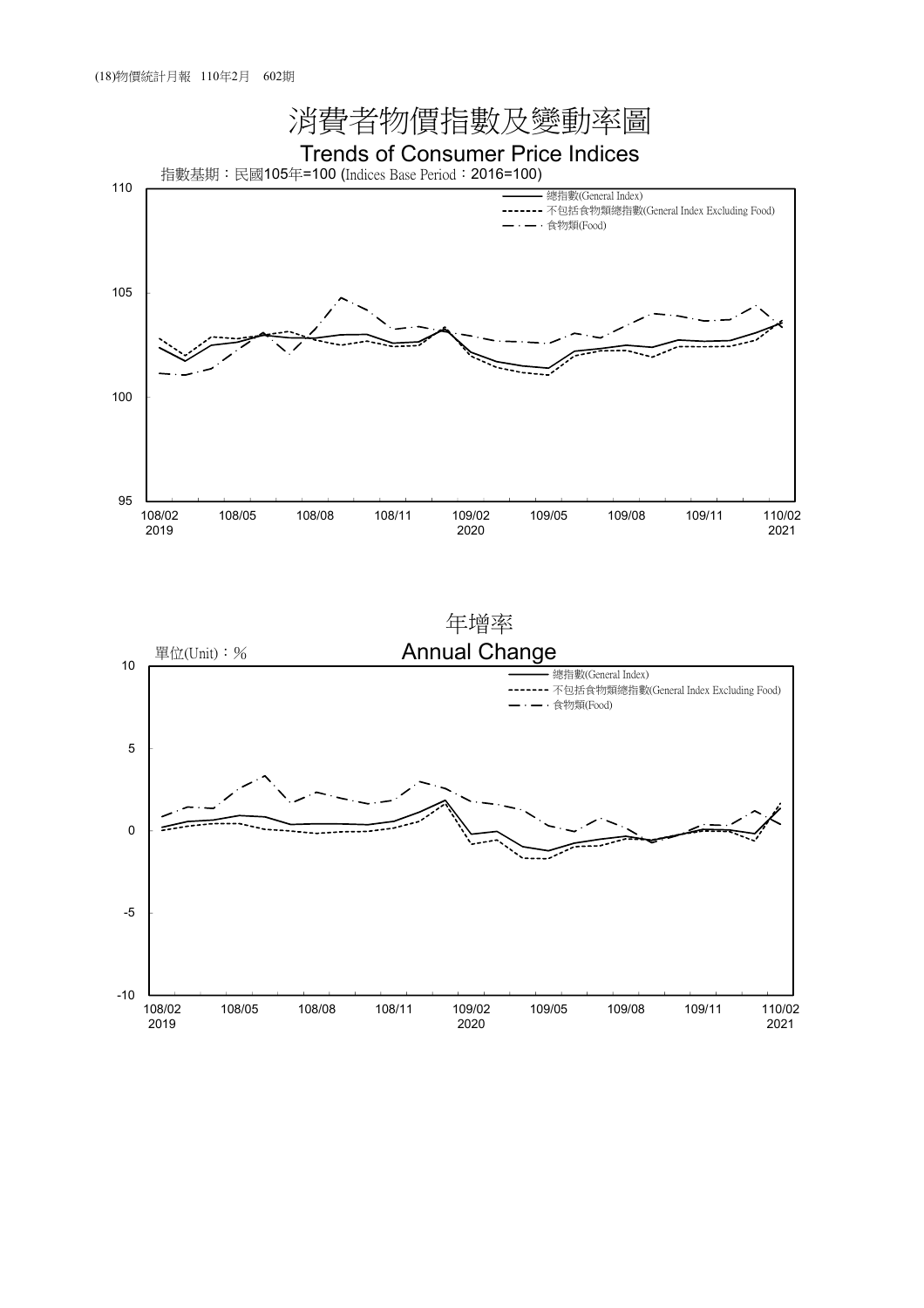

2020

109/05 109/08 109/11 110/02

2021

108/02 2019

108/05 108/08 108/11 109/02